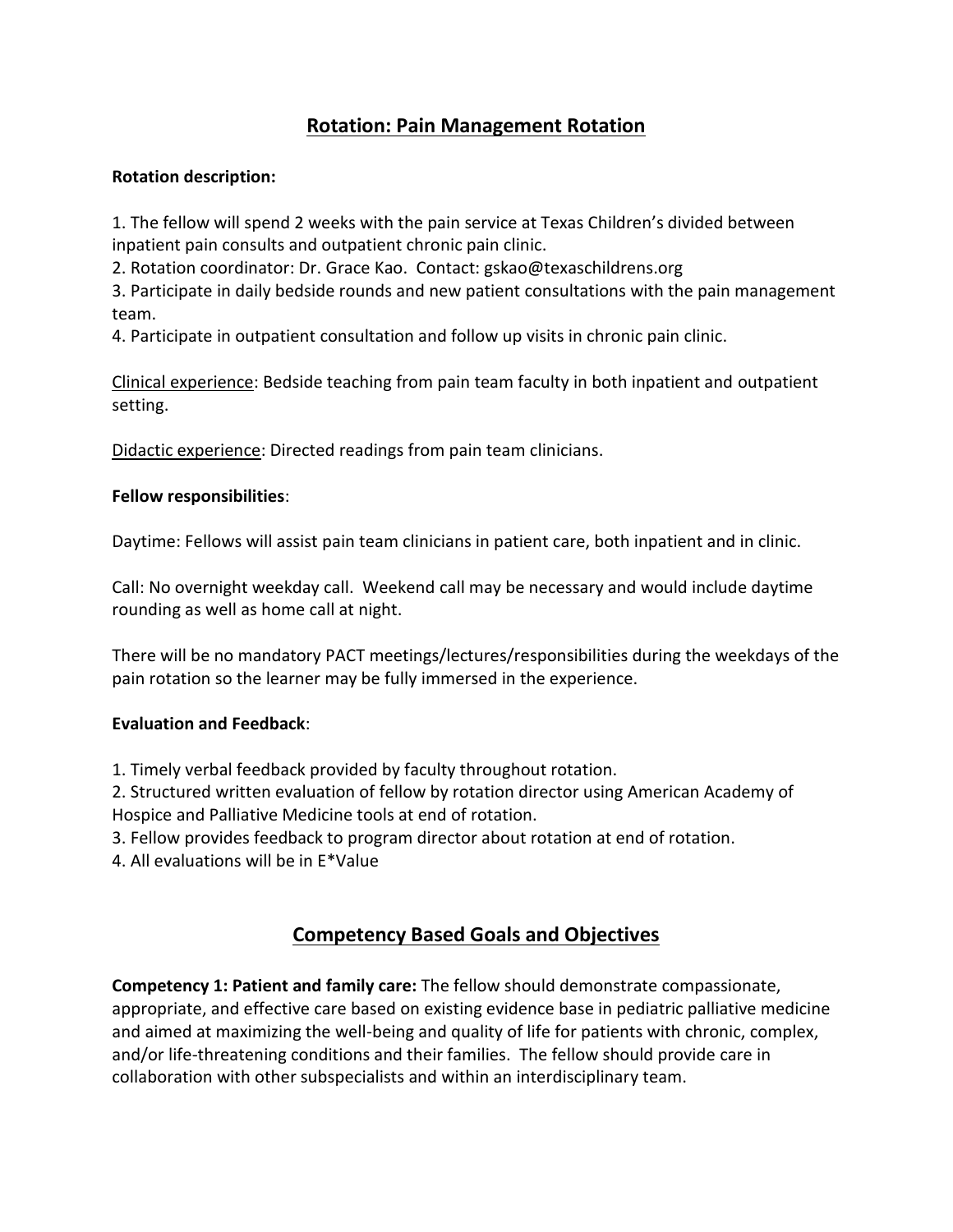**Objectives**: At the completion of this rotation, the palliative care fellow will be able to:

1. Obtain a comprehensive pain history and exam including signs and symptoms of total pain.

2. Formulate a complete care plan utilizing evidence-based palliative medicine and including all members of an interdisciplinary team

3. Demonstrate ability to respond appropriately to suffering by addressing sources of medical, psychosocial, and spiritual distress, bearing with patient's and family's suffering and distress, and remaining a presence, as desired by patient and family

4. Construct pain management plans that balance a patient's level of function and quality of life with concerns for longevity

**Competency 2: Medical knowledge:** The fellow should demonstrate knowledge about established and evolving biomedical, clinical, population, and social-behavioral sciences relevant to the care of patients with life-threatening conditions and to their families, and relate this knowledge to the hospice and palliative care practice.

**Objectives:** At the completion of this rotation, the palliative care fellow will be able to:

1. Explain principles of assessing and treating pain including the concept of total pain.

2. Demonstrate understanding of mechanism, indication, and dosing of pain medications including opioids and non-opioids.

3. Demonstrate understanding and indication of common non-pharmacologic pain management modalities.

4. Demonstrate understanding of options and indications for interventional pain management strategies, for example, understanding indications for block procedures.

**Competency 3: Practice-based learning and improvement:** The fellow should be able to investigate, evaluate, and continuously improve personal practices in caring for patients and families and appraise and assimilate scientific evidence relative to palliative care.

**Objectives**: At the completion of this rotation, the palliative care fellow will be able to: 1. Utilize self-evaluation and feedback from pain management experts in order to assess efficacy of pain management practices as patients are followed longitudinally.

2. Demonstrate a habit of critical thinking, evidence-based decision-making, and continuous quality improvement.

3. Identify knowledge gaps in the course of providing patient care and cultivate the habit of continuous inquiry to expand one's knowledge base.

**Competency 4: Interpersonal and communication skills:** The fellow should be able to demonstrate interpersonal and communication skills that result in effective relationship building, information exchange, emotional support, shared decision making, and collaboration with patients, patients' families, and professional associates.